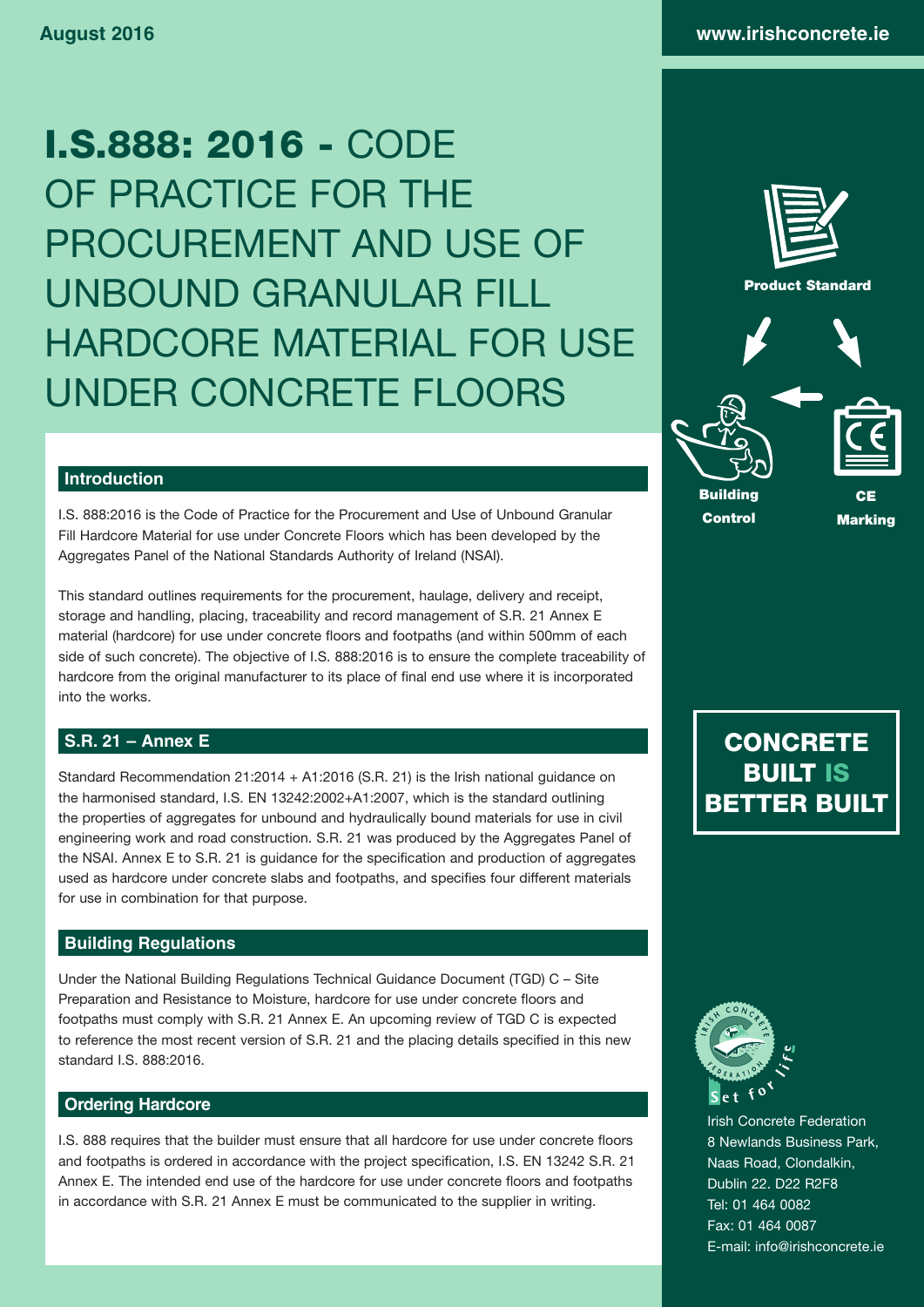## **Receipt and Traceability of Hardcore On Site**

The builder's procurement arrangements for hardcore must ensure traceability from the point of collection or delivery to the location within the works where the material is incorporated.

#### Delivery Docket

The builder must ensure that each delivery of hardcore material to the site is accompanied by the original manufacturer's delivery docket and that all original delivery dockets are retained and available for inspection. The date on the delivery docket should correspond to the date of receipt on site. The delivery docket must be inspected by the builder prior to unloading to ensure that it includes at least the following information:

- Designation:
	- Source and manufacturer
	- Type of aggregate
	- Aggregate size
- Date of dispatch
- Serial number of the ticket
- Reference to I.S. EN 13242
- A statement of compliance as appropriate:
	- "SR21 Annex E T0 STRUC"; "SR21 Annex E – T1 STRUC"; "SR21 Annex E – T2 PERM"; "SR21 Annex E – T3 BLIND".

#### Hardcore Inspection

The hardcore should be visually inspected by the builder before and/or during placing and compaction. Where required by the project specification, samples for testing should be taken on site. If as a result of visual or sample testing the product is not deemed to be compliant with S.R. 21 Annex E, agreed appropriate action should be taken including alerting the manufacturer and placing the material in quarantine and marking the material as non-conforming on site.

#### Traceability on Site

Prior to the commencement of placing of the hardcore under concrete floors or footpaths, the builder must develop a method statement detailing the following:

- The sources and manufacturers of all S.R. 21 Annex E hardcore to be incorporated into the works;
- The arrangement for managing and documenting individual stockpiles to ensure that only material from a single source is stored in any one stockpile;
- The arrangements for recording the precise location on site where the material from each source is incorporated;
- The appointment of a designated person for ensuring that the builder's method statement is implemented on site; this is the requirement of the main builder, irrespective of whether the placing of the hardcore is sub-contracted or not.

Prior to the placing of the S.R. 21 Annex E hardcore, the builder must also make available, where requested, documentation in respect of each proposed source of hardcore which:

- identifies the manufacturer:
- provides full details of testing and certification of the hardcore for compliance with S.R. 21 Annex E, including a statement of compliance from a professional geologist that the material is suitable for use as hardcore under concrete floors and footpaths.

The builder must ensure that the method statement is fully implemented at all stages of the works.

## **Placing of Unbound Granular Fill**

| <b>Name</b>         | <b>Description</b>                                                                                                                                                                                                                                                                                                             |
|---------------------|--------------------------------------------------------------------------------------------------------------------------------------------------------------------------------------------------------------------------------------------------------------------------------------------------------------------------------|
| T3 Blind            | Used in all cases to blind off the top<br>layer of the hardcore and so is used<br>immediately below the radon barrier/<br>DPM, to mitigate the risk of puncture.<br>The layer must be a maximum<br>thickness of 50mm.                                                                                                          |
| T <sub>2</sub> Perm | Gas permeable material and must be<br>used beneath the blinding layer and<br>wherever a radon sump is present.<br>The layer must not be less than<br>200mm in depth. For residential<br>loading, 'T2 Perm' may be used as<br>the sole fill material up to a maximum<br>depth of 900mm or 'T1 Struc' may be<br>used beneath it. |
| T1 Struc            | Can be used beneath blinding layer<br>where a gas permeable layer (T2 Perm)<br>is not required or can be used under<br>200mm of 'T2 Perm', to any depth.                                                                                                                                                                       |
| T0 Struc            | May be used up to a level not closer<br>than 900mm below the radon barrier/<br>DPM. Thereafter 'T1 Struc' and/or 'T2<br>Perm' is used to make up the 900mm<br>to radon barrier/DPM.                                                                                                                                            |

#### **Residential Detail (Radon Sump present)**

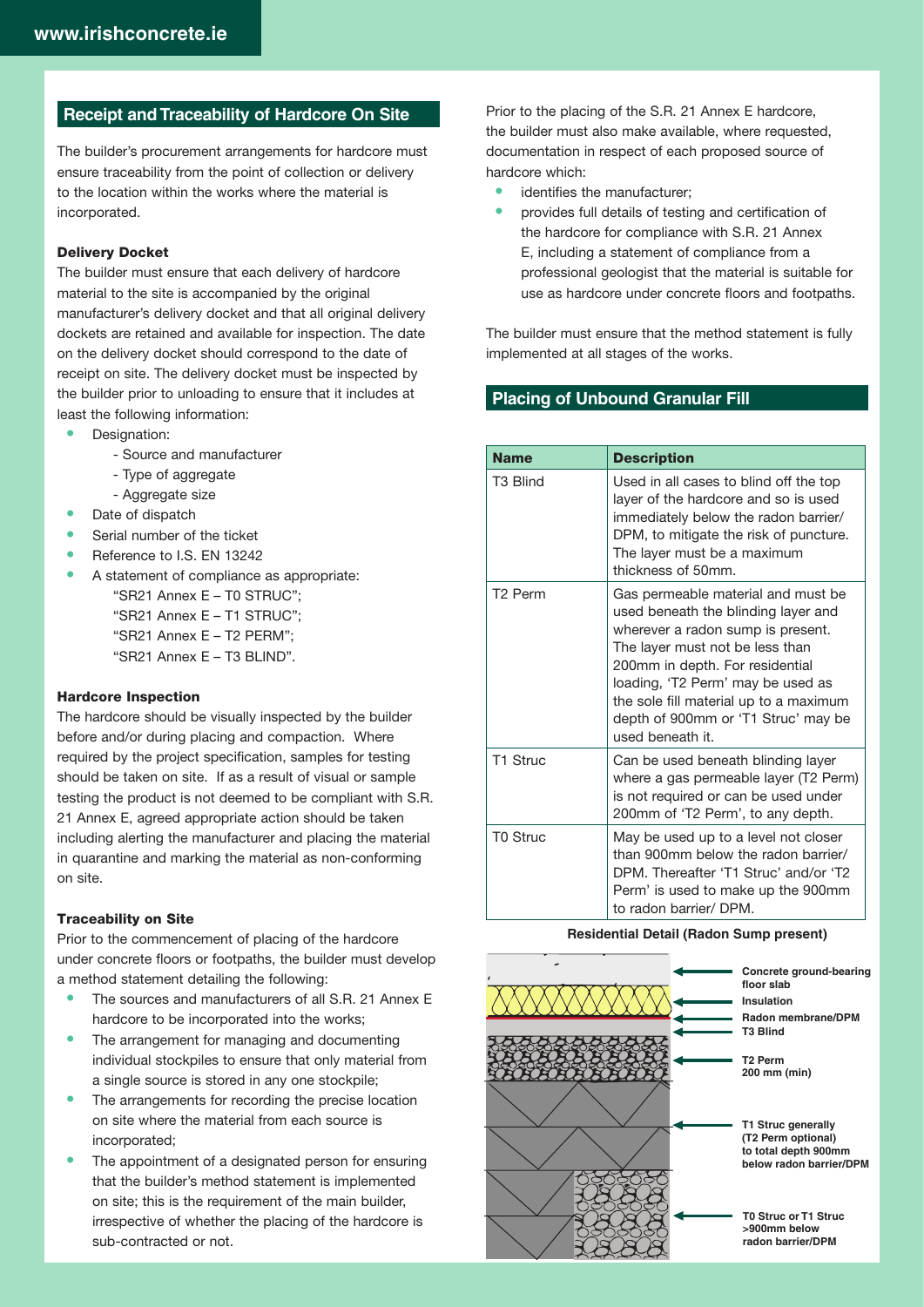# **Summary of Supply Chain Responsibilities**

*Scenario 1 – Builder orders directly from the Manufacturer; Manufacturer supplies Builder directly* 

| <b>Builder Responsibilities</b>                                                                                                                              | <b>Manufacturer</b><br><b>Responsibilities</b>                                                                                                                                 |
|--------------------------------------------------------------------------------------------------------------------------------------------------------------|--------------------------------------------------------------------------------------------------------------------------------------------------------------------------------|
| Order the material correctly;<br>i.e. I.S. EN 13242 and<br>S.R. 21 Annex E. and<br>communicate clearly the<br>intended end use in writing.                   | Provide CE marking on the<br>commercial documentation.                                                                                                                         |
| i.e. "Unbound Granular<br>Fill (Hardcore) for use<br>under Concrete Floors and<br>Footpaths - T0 Struc, T1<br>Struc, T2 Perm or T3 Blind"<br>as appropriate. |                                                                                                                                                                                |
| Request Declaration of<br>Performance (hardcopy or<br>electronic).                                                                                           | Provide Declaration of<br>Performance and include<br>statement of intended end<br>use "Unbound Granular<br>Fill (Hardcore) for use<br>under Concrete Floors and<br>Footpaths". |
| <b>Review the Declaration</b><br>of Performance to ensure<br>information provided is in<br>accordance with project<br>specification.                         | Provide a delivery docket<br>for each load with the<br>required information (see<br>above).                                                                                    |
| Review the delivery docket<br>for each load to ensure<br>it includes the required<br>information from the<br>manufacturer (see above).                       | Retain the delivery docket<br>in hard or soft copy for a<br>minimum of 10 years.                                                                                               |
| Retain the delivery docket<br>for each load for a minimum<br>of 6 years (or in accordance<br>with the contract, whichever<br>is the greater).                |                                                                                                                                                                                |
| Make available the CE<br>marking, Declaration of<br>Performance and original<br>delivery dockets for<br>inspection.                                          |                                                                                                                                                                                |

*Scenario 2: Builder orders directly from intermediary; Manufacturer supplies intermediary who supplies Builder;*

| <b>Builder</b><br><b>Responsibilities</b>                                                                                                                                       | <b>Intermediary</b><br><b>Responsibilities</b>                                                                                                                                                                                                                                                           | <b>Manufacturer</b><br><b>Responsibilities</b>                                                                                                                                                |
|---------------------------------------------------------------------------------------------------------------------------------------------------------------------------------|----------------------------------------------------------------------------------------------------------------------------------------------------------------------------------------------------------------------------------------------------------------------------------------------------------|-----------------------------------------------------------------------------------------------------------------------------------------------------------------------------------------------|
| Order the material<br>correctly from the<br>intermediary; i.e.<br>I.S. EN 13242 and<br>S.R. 21 Annex E,<br>and communicate<br>clearly the<br>intended end use<br>in writing.    | Provide builder<br>with details of<br>manufacturers<br>and sources of<br>S.R. 21 Annex E<br>hardcore for his<br>approval.                                                                                                                                                                                | Provide CE<br>marking on the<br>commercial<br>documentation to<br>the intermediary.                                                                                                           |
| i.e. "Unbound<br>Granular Fill<br>(Hardcore)<br>for use under<br><b>Concrete Floors</b><br>and Footpaths<br>- T0 Struc, T1<br>Struc, T2 Perm<br>or T3 Blind" as<br>appropriate. |                                                                                                                                                                                                                                                                                                          |                                                                                                                                                                                               |
| Request<br>intermediary to<br>furnish him/her<br>with details of<br>manufacturers<br>and sources of<br>hardcore for pre-<br>approval.                                           | Order the material<br>correctly from one<br>of the builders<br>pre-approved<br>sources; i.e. I.S.<br>EN 13242 and<br>S.R. 21 Annex E.                                                                                                                                                                    | Provide<br>Declaration of<br>Performance and<br>include statement<br>of intended end<br>use<br>"Unbound<br>Granular Fill<br>(Hardcore) for use<br>under Concrete<br>Floors and<br>Footpaths". |
| Request and<br>retain the<br>original delivery<br>docket from the<br>manufacturer for<br>each load.                                                                             | Communicate<br>clearly to the<br>manufacturer the<br>intended end use<br>i.e. "Unbound<br>Granular Fill<br>(Hardcore)<br>for use under<br>Concrete Floors<br>and Footpaths<br>- T0 Struc, T1<br>Struc, T2 Perm<br>or T3 Blind"<br>as appropriate<br>and request<br>compliance with<br>S.R. 21 - Annex E. | Provide a<br>delivery docket<br>for each load<br>with the required<br>information (see<br>above).                                                                                             |
| Request original<br>manufacturer's<br>DoP from<br>intermediary<br>(hard copy or<br>electronic) for<br>material supplied<br>from each source.                                    | Ensure storage<br>and transport<br>conditions do not<br>jeopardize hard<br>core conformity<br>with DoP.                                                                                                                                                                                                  | Retain the<br>delivery docket in<br>hard or soft copy<br>for a minimum of<br>10 years.                                                                                                        |